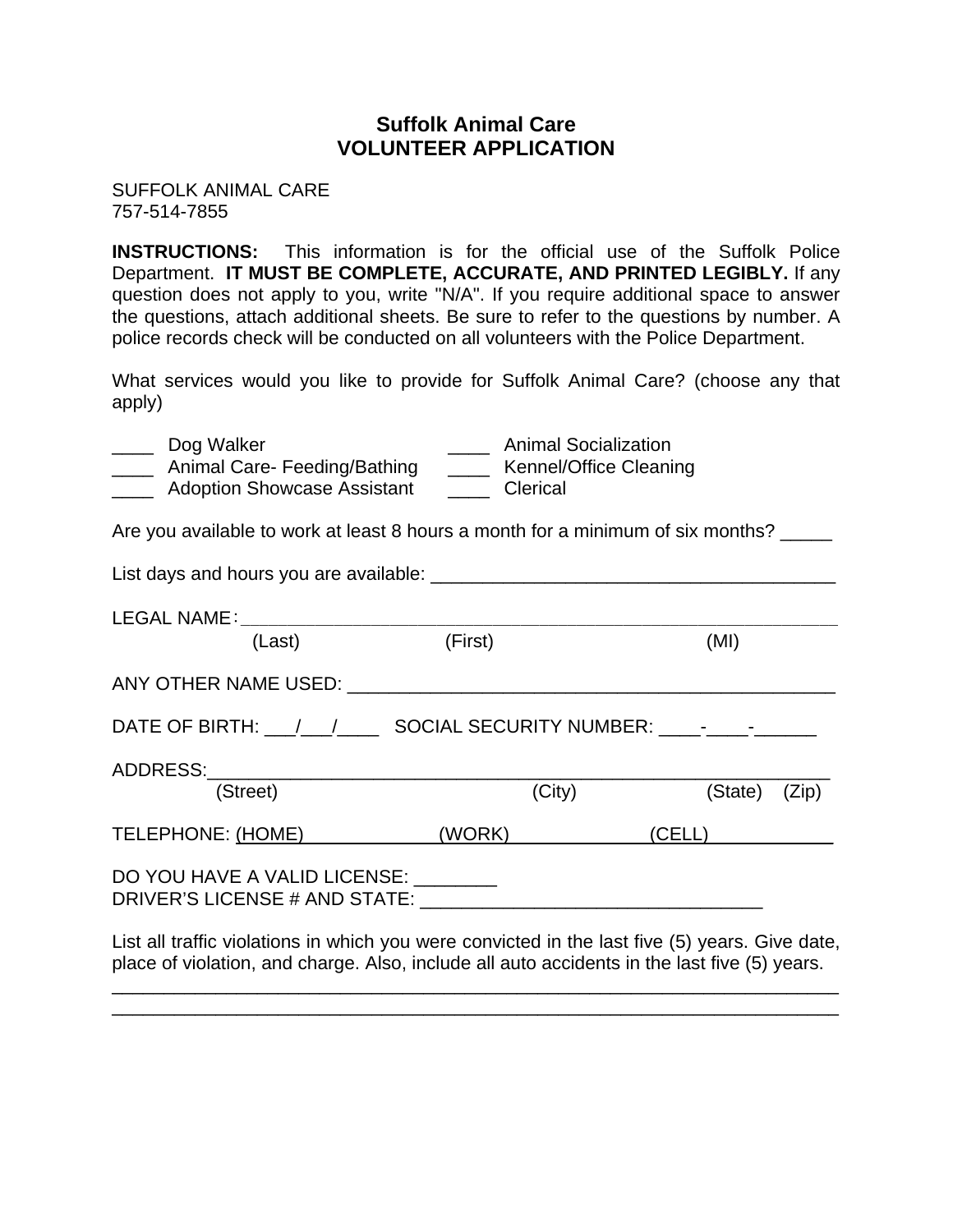Do you have professional or other volunteer experience working with animals other than dogs and cats? (ie. Birds, reptiles, ferrets, rabbits, mice/rats, etc.) If so please tell us what types of animals and your level of experience:

\_\_\_\_\_\_\_\_\_\_\_\_\_\_\_\_\_\_\_\_\_\_\_\_\_\_\_\_\_\_\_\_\_\_\_\_\_\_\_\_\_\_\_\_\_\_\_\_\_\_\_\_\_\_\_\_\_\_\_\_\_\_\_\_\_\_\_\_\_\_ \_\_\_\_\_\_\_\_\_\_\_\_\_\_\_\_\_\_\_\_\_\_\_\_\_\_\_\_\_\_\_\_\_\_\_\_\_\_\_\_\_\_\_\_\_\_\_\_\_\_\_\_\_\_\_\_\_\_\_\_\_\_\_\_\_\_\_\_\_\_

List High school, trade school, night school, Business College, or university attended. Include G.E.D. information.

\_\_\_\_\_\_\_\_\_\_\_\_\_\_\_\_\_\_\_\_\_\_\_\_\_\_\_\_\_\_\_\_\_\_\_\_\_\_\_\_\_\_\_\_\_\_\_\_\_\_\_\_\_\_\_\_\_\_\_\_\_\_\_\_\_\_\_\_\_\_ \_\_\_\_\_\_\_\_\_\_\_\_\_\_\_\_\_\_\_\_\_\_\_\_\_\_\_\_\_\_\_\_\_\_\_\_\_\_\_\_\_\_\_\_\_\_\_\_\_\_\_\_\_\_\_\_\_\_\_\_\_\_\_\_\_\_\_\_\_\_

### **NAME OF SCHOOL CONSUMING A REAL PROPERTY OF SCHOOL CONSUMING A REAL PROPERTY OF SCHOOL**

Check the following vaccinations you have received and the most recent date.

 $\Box$  Tetanus  $\Box / \Box / \Box$  (approximate) Pre-Exposure Rabies / / (mostly only given to those working in the animal are industry. However if you've had this vaccination, please tell us approximately when you received it.)

Do you have any current or past affiliation with any humane society, animal rights group or rescue group? Yes No If yes, please list the organization you are or have been affiliated with, the dates of affiliation, and role within the organization.

Organization Dates Role

\_\_\_\_\_\_\_\_\_\_\_\_\_\_\_\_\_\_\_\_\_\_\_\_\_\_\_\_\_\_\_\_\_\_\_\_\_\_\_\_\_\_\_\_\_\_\_\_\_\_\_\_\_\_\_\_\_\_\_\_\_\_\_\_\_\_\_\_\_\_ Please list two references and their phone numbers and addresses that we may contact.

\_\_\_\_\_\_\_\_\_\_\_\_\_\_\_\_\_\_\_\_\_\_\_\_\_\_\_\_\_\_\_\_\_\_\_\_\_\_\_\_\_\_\_\_\_\_\_\_\_\_\_\_\_\_\_\_\_\_\_\_\_\_\_\_\_\_\_\_\_\_ \_\_\_\_\_\_\_\_\_\_\_\_\_\_\_\_\_\_\_\_\_\_\_\_\_\_\_\_\_\_\_\_\_\_\_\_\_\_\_\_\_\_\_\_\_\_\_\_\_\_\_\_\_\_\_\_\_\_\_\_\_\_\_\_\_\_\_\_\_\_

Name:

Address:

Phone:

Name:

Address:

Phone:

Name (Print) **Name** (Print) **Signature Date** 

\_\_\_\_\_\_\_\_\_\_\_\_\_\_\_\_\_\_\_\_\_\_\_ \_\_\_\_\_\_\_\_\_\_\_\_\_\_\_\_\_\_\_\_\_\_\_\_\_\_\_ \_\_\_\_\_\_\_\_\_\_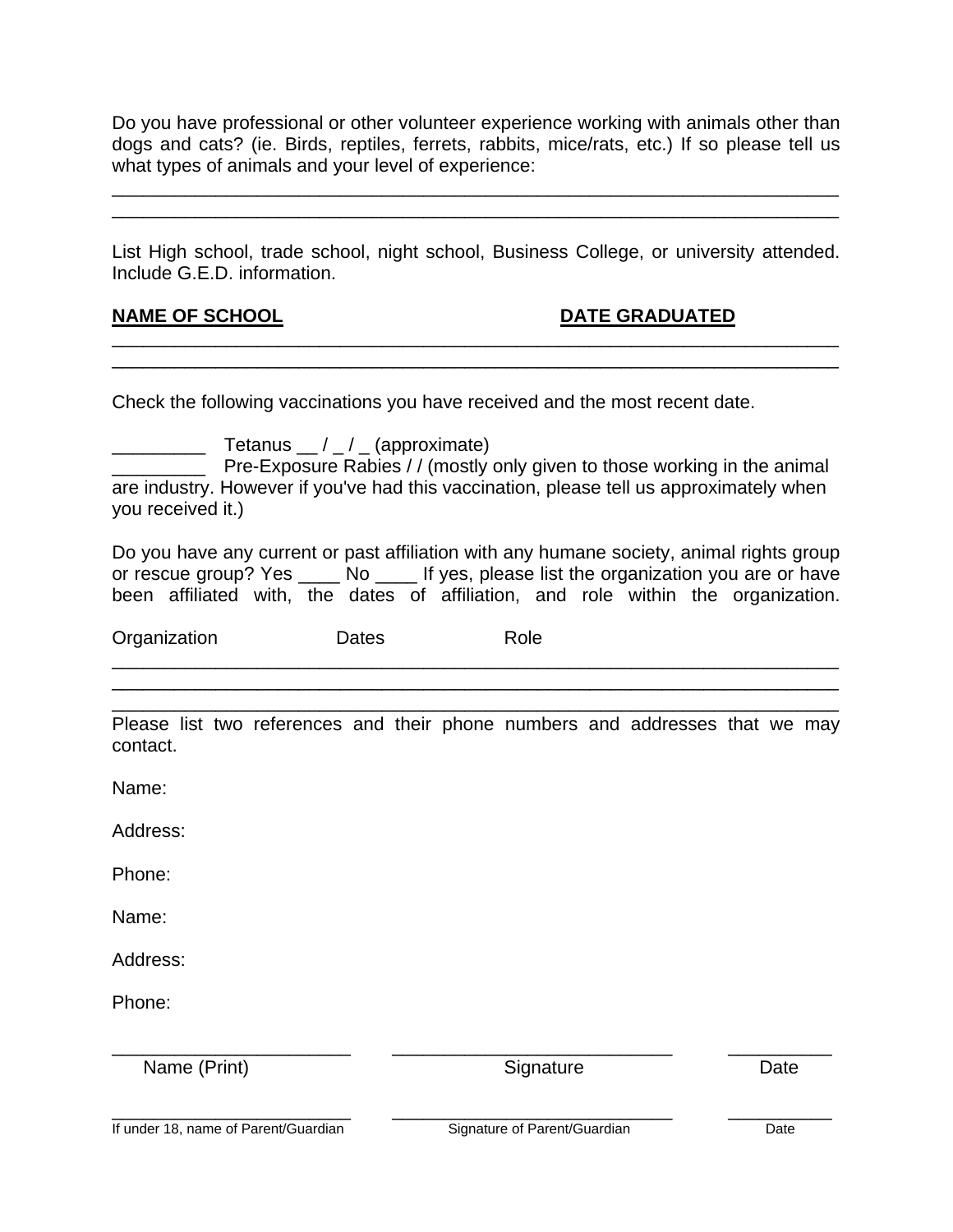# **RELEASE IN FULL OF ALL CLAIMS**

I,\_\_\_\_\_\_\_\_\_\_\_\_\_\_\_\_\_\_\_\_\_\_\_\_\_\_\_\_\_\_\_\_\_\_\_\_\_\_\_\_\_\_, am seeking employment and/or volunteer opportunities with Suffolk Animal Care, a division of the Suffolk Police Department. I certify that I understand the requirements and responsibilities of participants in these programs, and that I am aware of the potential risk I may be exposed to in these programs with Suffolk Animal Care to include but not limited to, exposure to potentially life threatening situations. I do hereby waive and release the City of Suffolk, the Suffolk Police Department and Suffolk Animal Care from any and all claims whatsoever which might accrue or arise as a result of any injury, loss or damage that I may sustain to myself while working with and/or volunteering with Suffolk Animal Care. I further state that I am not aware of any physical condition that could be aggravated, worsened, or otherwise adversely affected by my participation in these programs with Suffolk Animal Care. I make this release for myself, my heirs, executors, administrators and any college/university, and do hereby Release the City of Suffolk, the Suffolk Police Department, Suffolk Animal Care, their officers, agents, employees and affiliates, and any college/university from any and all losses, liabilities, damages, claims, causes of action, costs and expenses (including attorneys' fees and other litigation expenses) based upon, arising out of or otherwise related to my participation in any programs with Suffolk Animal Care and the Suffolk Police Department.

\_\_\_\_\_\_\_\_\_\_\_\_\_\_\_\_\_\_\_\_\_\_\_\_\_\_\_\_\_\_\_\_\_\_\_\_\_\_\_\_\_ \_\_\_\_\_\_\_\_\_\_\_\_\_\_\_\_\_\_\_\_\_\_\_\_\_\_

\_\_\_\_\_\_\_\_\_\_\_\_\_\_\_\_\_\_\_\_\_\_\_\_\_\_\_\_\_\_\_\_\_\_\_\_\_\_\_\_\_

Signature Date of Acknowledgement

If under 18, signature of parent or guardian

\_\_\_\_\_\_\_\_\_\_\_\_\_\_\_\_\_\_\_\_\_\_\_\_\_\_\_\_\_\_\_\_\_\_\_\_\_\_\_\_\_\_\_\_\_\_\_\_\_\_\_\_\_\_

STATE OF VIRGINIA CITY OF SUFFOLK, TO WIT:

The foregoing instrument was acknowledged before me this day of \_\_\_\_\_\_\_\_\_\_\_\_\_, 20\_\_\_\_, by \_\_\_\_\_\_\_\_\_\_\_\_\_\_\_\_\_\_\_\_\_\_\_\_\_\_\_\_\_\_\_\_.

My commission expires:

 $\frac{1}{\sqrt{2}}$  ,  $\frac{1}{\sqrt{2}}$  ,  $\frac{1}{\sqrt{2}}$  ,  $\frac{1}{\sqrt{2}}$  ,  $\frac{1}{\sqrt{2}}$  ,  $\frac{1}{\sqrt{2}}$  ,  $\frac{1}{\sqrt{2}}$  ,  $\frac{1}{\sqrt{2}}$  ,  $\frac{1}{\sqrt{2}}$  ,  $\frac{1}{\sqrt{2}}$  ,  $\frac{1}{\sqrt{2}}$  ,  $\frac{1}{\sqrt{2}}$  ,  $\frac{1}{\sqrt{2}}$  ,  $\frac{1}{\sqrt{2}}$  ,  $\frac{1}{\sqrt{2}}$ NOTARY PUBLIC

\_\_\_\_\_\_\_\_\_\_\_\_\_\_\_\_\_\_\_\_\_\_\_\_\_\_\_\_\_\_\_\_\_\_\_\_\_\_\_\_\_\_\_\_\_\_\_(SEAL)